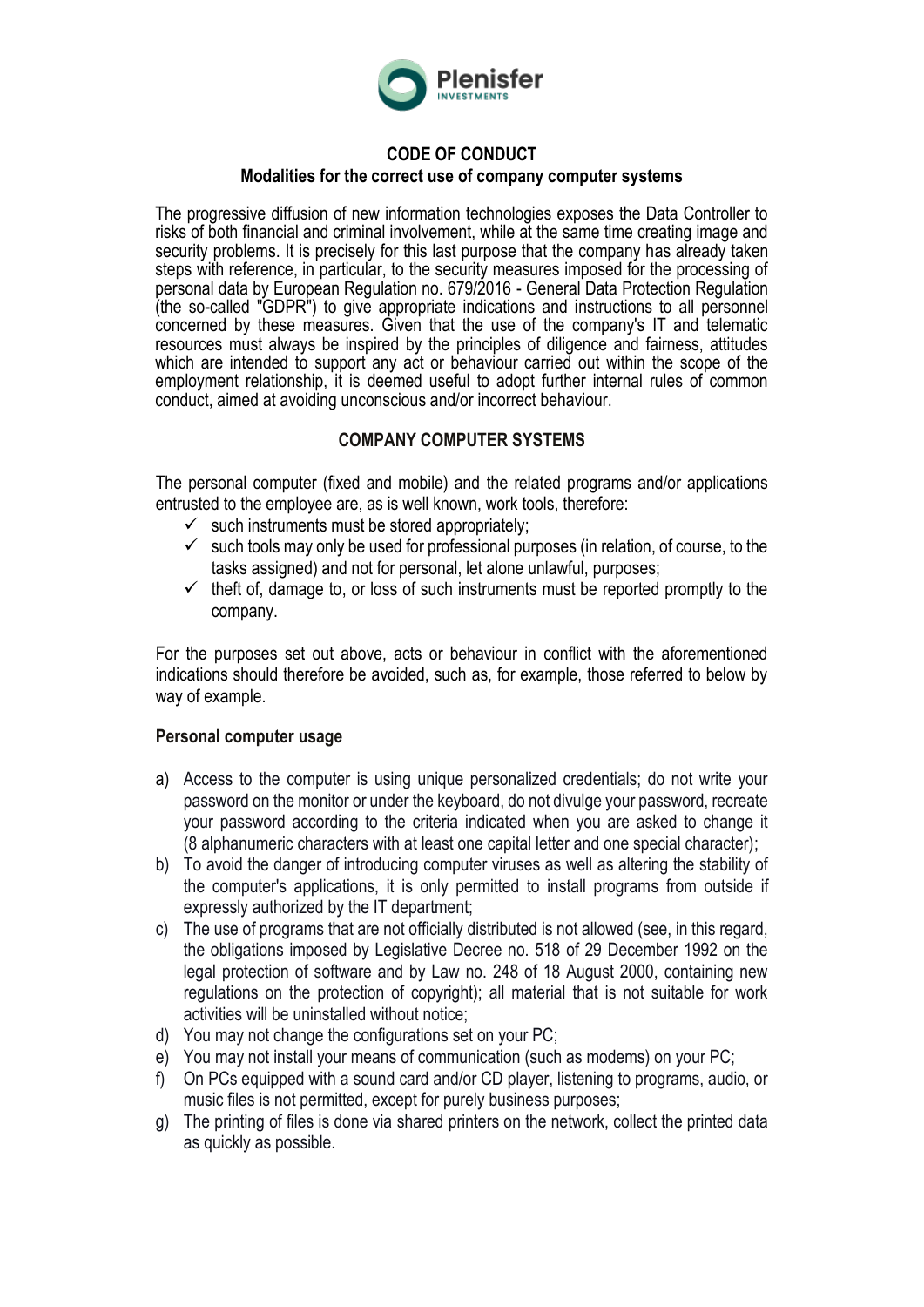

### **Use of magnetic media**

- a) It is not permitted to download *files* contained on magnetic/optical media that are not relevant to one's job performance;
- b) All *files* of uncertain or external origin, even if related to the work activity, must be checked and authorized for use by the Management or person delegated;
- c) When transporting company data, files must be password-protected.

### **Using the corporate network**

- a) Network drives are strictly professional information sharing areas and cannot, in any way, be used for other purposes. Therefore, any *file* that is not work-related may not be located, even for short periods, in these units;
- b) Network drives are for file exchange and are not backed up, always keep a copy on your PC in case of data loss, network drives have no "recycle bin" if you delete files they cannot be recovered;
- c) Files must be copied to a specific folder, and not scattered in the main folder.
- d) The company reserves the right to remove any *file* or application that it deems to be dangerous to the security of the system or acquired or installed in violation of this Code of Conduct.

#### **Use of the Internet and related services**

#### Internet browsing:

- a) It is not permitted to browse on sites that are not relevant to the performance of assigned duties, especially those that may reveal the employee's political, religious, or trade union opinions;
- b) No financial transactions of any kind, including *remote banking, on-line* purchases, and the like, may be carried out, except in cases directly authorized by management or its delegate and under normal purchasing procedures;
- c) The downloading of *free software* (*freeware)* and *shareware* from internet sites is not permitted, unless expressly authorized by management or a delegated person;
- d) Any form of registration on sites whose content is not work-related is prohibited;
- e) Participation for non-professional reasons in *forums*, the use of *chat lines*, electronic noticeboards, and *guest book* registrations, even using *pseudonyms* (or *nicknames*), is not permitted;
- f) The storage of computer documents of an insulting and/or discriminatory nature on grounds of sex, language, religion, race, ethnic origin, opinion and trade union, and/or political affiliation is not permitted.
- g) You may use social networks and other tools to view educational and/or training material for purposes strictly related to the management of your work duties. You may not use the above tools for personal purposes.